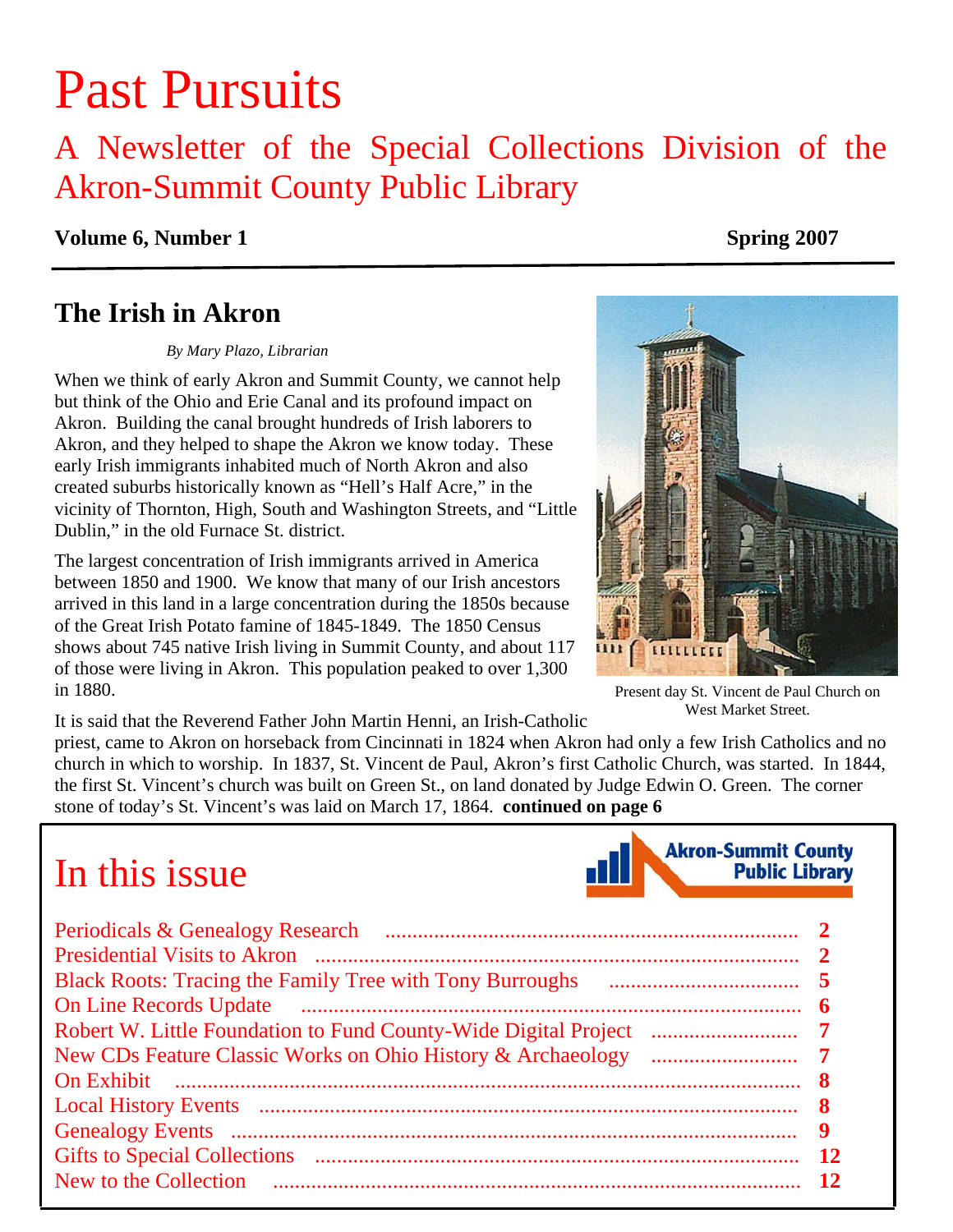### <span id="page-1-0"></span>**Periodicals & Genealogy Research**

*By Iris Bolar, Librarian* 

Periodicals can be a goldmine in genealogy research. You can find articles on research tips and record types, as well as information from actual records published within periodicals. General genealogy magazines, such as *Ancestry, Internet Genealogy,* and *Family Chronicle*, have articles on subjects ranging from DNA testing, military research, and ethnic research to suggestions and strategies for locating little known records. For more specific information, local genealogical societies often transcribe records for inclusion in their publications. *Ohio Genealogical Society Quarterly, Ohio Civil War Genealogy Journal*, *Maryland Genealogical Society Bulletin, The Virginia Genealogist*, and genealogical society newsletters are a few publications that provide tombstone inscriptions, tax lists, military rosters, specific genealogies, bible records and other records within their pages.

Special Collections receives many Ohio Genealogical Society (OGS) chapter newsletters as donations from the Summit County chapter of OGS. To simplify searching, these OGS chapter newsletters are filed and bound by county or chapter name rather than by periodical title.

Some publications are self-indexing, but many of our periodicals are indexed by PERSI (PERiodical Source Index), which is available through Heritage Quest. Print volumes of PERSI are also available in Special Collections for articles before 1997. Special Collections' periodical shelves contain publications from national, state, local, and family genealogical organizations. Don't forget about these valuable sources for your family research. A list of periodicals in Special Collections is also available.

Current and past year magazine issues are located in row 1A's display racks. Recent OGS chapter newsletters are filed by county in the hanging files in row 1A. Bound periodicals are now located in rows 7B, 8A, and 8B.

### **Presidential Visits to Akron**

*By Michael Elliott, Public Service Assistant* 

Another President's day has just come and gone. Originally created in 1880 to honor George Washington on his birthday, the federal holiday on the third Monday in February is now intended to remember all of the Presidents. But did you know that a surprising number of U.S. Presidents have visited the Akron area over the years? No less than 22 have made a public appearance within the limits of our fair city. Sometimes they came on official business, other times while on campaign. Occasionally the visit was unplanned. More than a few appearances are tenuous at best - but every one of those 22 was here at one time or another. Over the course of this year, we will highlight these visits.

The first President known to have been a visitor to Akron was William Henry Harrison. The victor of Tippecanoe had lost the Presidential election of 1836 to Martin Van Buren, but everyone expected that there would be a rematch in 1840. On July 4, 1838, an immense political rally of the Whig party took place at Massillon in Stark County with Harrison present. While in attendance at the conference in Massillon, Harrison received invitations from various area communities to make an appearance in their respective towns. One such obligation was at Ravenna in Portage County on July 16, 1838, where Harrison was to attend a public dinner given in his honor. Learning of this, a meeting was held by several leading citizens of Akron, and they decided to dispatch a delegation to Ravenna on the  $16<sup>th</sup>$  and extend to Harrison an invitation to attend a reception the following day in Akron. Harrison readily agreed to this proposal and traveled from Ravenna in a new carriage purchased especially for the occasion and escorted by a large contingent of Akron citizens who met the future President at Tallmadge. The procession arrived in Akron at 2:00 pm on the  $17<sup>th</sup>$  to the welcoming cheers of hundreds of people and the sporadic firing of artillery. Harrison was lodged in the Pavilion House Hotel on the Northwest corner of Howard and Market streets, where all who wished to pay their respects to the old veteran were granted the opportunity to do so. A dinner was prepared for several hundred people and was followed by a brief

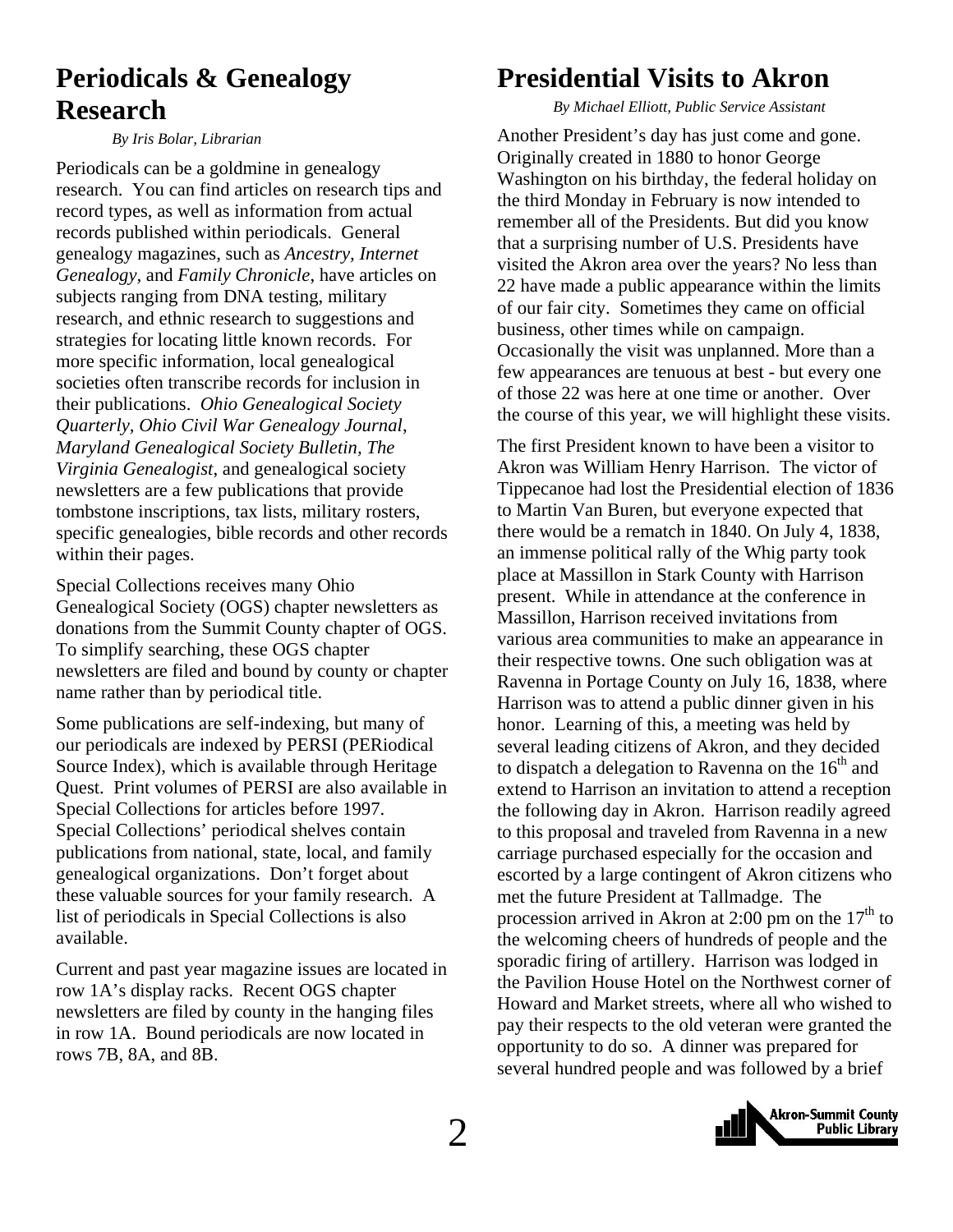speech by Harrison. Numerous toasts by the assembled dinner guests were offered in honor of the distinguished guest. (Eminent Akron historian Samuel Lane recorded the event he witnessed as young man serving as a waiter.) The future President spent the night at the Pavilion House in Akron and the following morning took passage on a canal boat for his home at North Bend near Cincinnati.

Five years later on November 2, 1843, former President John Quincy Adams made an impromptu visit to Akron and assisted in the dedication of the new courthouse. He had been on his way by canal boat to Cincinnati to assist in laying the cornerstone of the planned observatory there. Learning of his approach on the canal, a hurriedly formed commission of Akron citizens met him at Lock 21 near the present intersection of Portage Path and Riverview Road. From there Adams was conveyed by carriage to a local hotel while a reception was hastily formed at the courthouse, then under construction and nearing completion. Time was of the essence as Adams could only stay in Akron for the few short hours it took for his canal boat to transit the series of locks through the Akron area.

Word of his presence was passed from house to house and despite the early hour (8:30 am) and with less than an hour of warning, the courthouse was soon filled to overflowing with those wishing to get a glimpse of the celebrated statesman. With his well-deserved reputation as an orator "Old Man Eloquent" was encouraged to provide a few optimistic words about Akron and the Ohio country, which he did substantially repeating the speech he had given the day before in Cleveland. At the end of his short 20-minute speech, the *Summit Beacon* reported that Adams (despite the fact that he was then suffering from a heavy cold) "took each one by the hand, gallantly and graciously kissing every one of the ladies and all of the babies" in attendance. He then returned to his now waiting canal boat and resumed his journey to Cincinnati.

Abraham Lincoln did not actually come through Akron, but on his way to Washington as Presidentelect his train stopped momentarily in Hudson.

Aware of his itinerary, several hundred Akron citizens traveled to Hudson and patiently waited at the railroad depot for the arrival of Lincoln's overdue train. Eventually his train arrived and Lincoln made a brief appearance on the rear platform of his Pullman car and addressed the assembled crowd with his overtaxed voice; "Ladies and Gentlemen: I stepped upon the platform to see you, and to give you an opportunity of seeing me, which I suppose you desire to do. You see by my voice that I am quite hoarse. You will not, therefore, expect a speech from me." Even as he was speaking his train began to move and he was again on his way towards Washington – and destiny.

On September 18, 1869, Governor of Ohio Rutherford B. Hayes made a campaign stop in Akron and spoke for a full two hours in front of a sparse crowd in Akron's Grace Park. Eleven years later, on August 31, 1880, President Rutherford Hayes and Presidential candidate Garfield passed through Akron on the newly opened Valley railroad on their way to the G.A.R. national reunion in Canton. Briefly stopping at the depot on Ridge St. (near to where the Cuyahoga Valley railway station now stands), they shook hands with the gathered assemblage and briefly spoke from the back of their private railcar being warmly greeted by the crowd. Similar greetings and pleasantries were exchanged at the  $6<sup>th</sup>$  Ward Depot at the Northeast corner of Market St. and Case Ave. and at Millheim Station in Springfield Township before the train passed out of Summit County.

As a young man James Garfield worked as a driver and bowman on the Ohio & Erie and Pennsylvania & Ohio canals. As such, he passed through the Akron area on numerous occasions suffering his share of frequent dunkings and altercations with the crews of other boats. He also reportedly had regular employment hauling coal from the mines in Tallmadge to Akron and Cuyahoga Falls. It is reputed that it was within Summit County that Garfield "jumped ship," leaving the canal behind and embarking upon a scholarly direction in life.

A northeast Ohio resident and prominent Republican politician, Garfield was a frequent visitor to Akron

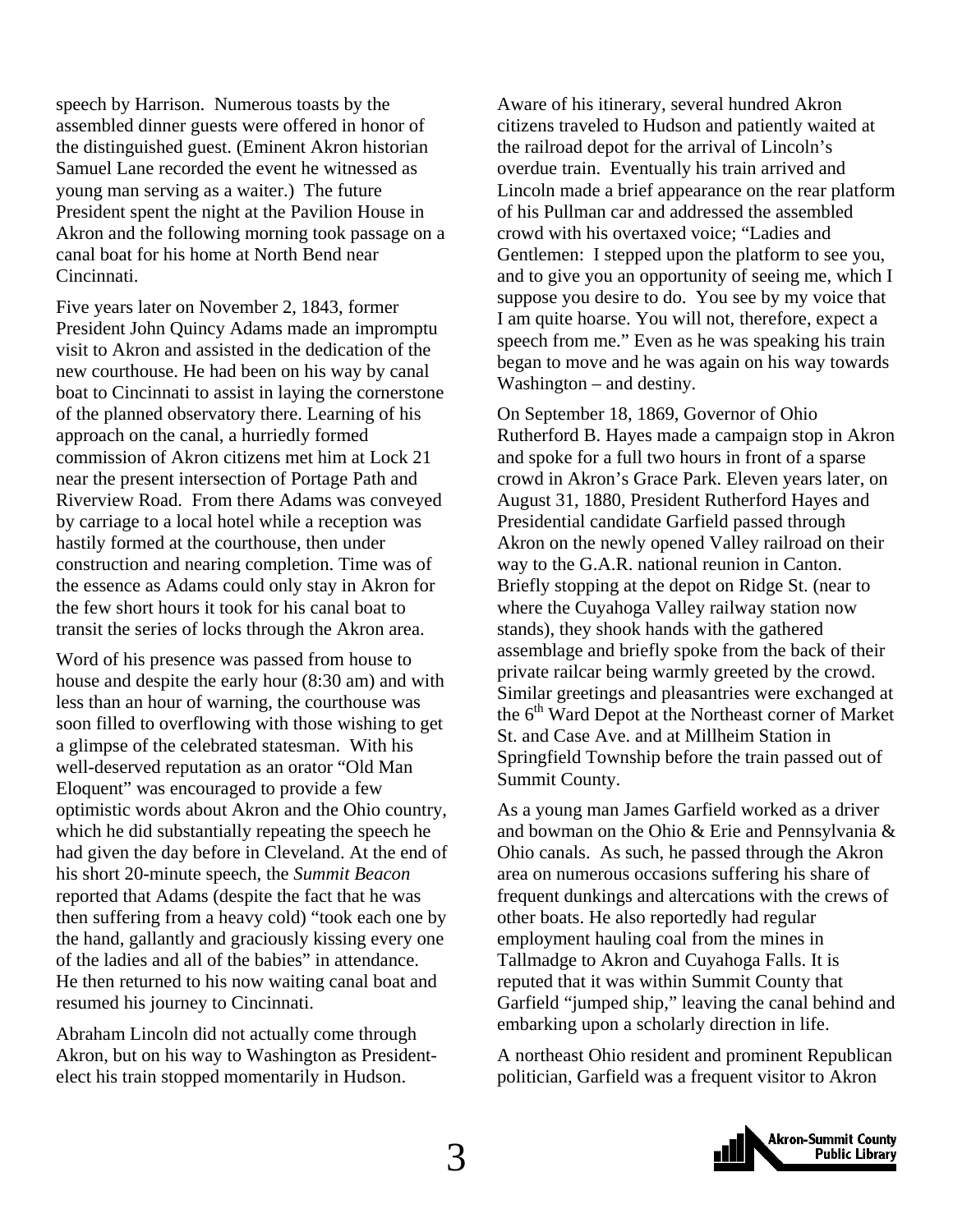and other area towns. At first associated with state and local politics, he made at least two speeches in Akron including one on August 30, 1859 at Grace Park when he ran successfully for State Senator (representing Summit and Portage counties) and another at the old Phoenix Hall in Akron on September 4, 1868. After his assassination 1881, a city-wide collection was initiated with the intention of erecting a monument in Garfield's honor in Akron's Union Park. This proved impractical, and the collected funds were allocated to the building fund for the Garfield monument in Cleveland's Lakeview cemetery. Excepting perhaps McKinley, Garfield was probably the most frequent visitor to the Akron area.

William McKinley was a visitor to Akron many times in the days prior to his Presidency. In addition to having many personal friends in Akron, it was also his custom to close his frequent political campaigns here in Akron on the weekend before the general election in November. He would then return to his home in Canton on the Monday previous to election day. He had a fondness for parades and appeared in at least three stately ones here in Akron. Perhaps the grandest of these took place on November 3, 1892, while McKinley was Governor. The line of march that day was from the Union Depot along Market to South Howard St. to Main and back to Market, terminating at Assembly Hall where a weary McKinley addressed more than 3,000 people.

After his assassination, the *Beacon Journal* noted that "So many times had he been here and so close were the ties with Akron people that he had many times spoken of this city as his second home." In the same issue, the mayor at the time, W.B. Doyle, noted that McKinley had a "very high regard for this city and loved to come here." Among the many mourners at his funeral were several thousand people who left Akron on special trains – this from a city whose total population at the time was but 30,000 people.

Theodore Roosevelt was in Akron at least three times, the first time on September 23, 1899 as Governor of New York when he gave a speech to thousands from the grandstand in Grace Park to kick off the Ohio Republican Gubernatorial campaign. His second visit was unplanned. May 29, 1907 found Roosevelt making a trip to Indianapolis for the unveiling and dedication of a commemorative statue of a military hero. As his train was being switched at Akron Junction, the ever-active Roosevelt took an unexpected hike into the countryside giving several area farmers the surprise of their lives. Roosevelt, Vice-President Charles Fairbanks and a single secret serviceman made an attempt to walk to Tallmadge circle along "Tallmadge rd." during the two hour layover of the President's train. The warm morning soon slowed their gait, and the party stopped at the home of farmer Frank Thomas, who at that moment was bailing hay atop a haystack. Recovering from his initial shock, Thomas offered the heat-flushed Roosevelt and Fairbanks a drink of cool, fresh milk from his cellar. Declaring "By gosh, that's good milk" and that it was the "best drink he ever had," the refreshed Roosevelt briefly played a game of baseball with the Thomas children. (Proving he was at ease in any situation, less than 24 hours later Roosevelt would speak in Indianapolis in front of an estimated crowd of 150,000 people.)

On the return trip, the now alerted neighborhood greeted the presidential party at Wuchter's crossing, where the President's train now awaited his arrival. Displaying a sense of humor that today would be unthinkable, farmer Wallace Wuchter came upon the scene of the boarding presidential party and playfully demanded of those present to "throw up your hands" apparently mimicking an actual robbery. Roosevelt and most of those present threw up their arms in cooperation recognizing that Wuchter meant no harm but was only jesting. At this point Mrs. Wuchter joined the group and volunteered that if she'd only known the President was coming she would have roasted a chicken. One week later Roosevelt sent autographed photos of himself to the households of those he had visited and related that his biggest disappointment during his visit to the area was that he didn't get any roast chicken. Roosevelt's third visit was on May 18, 1912, when he again spoke from the grandstand in Grace Park. As the candidate of the Bull Moose party, the wildly-

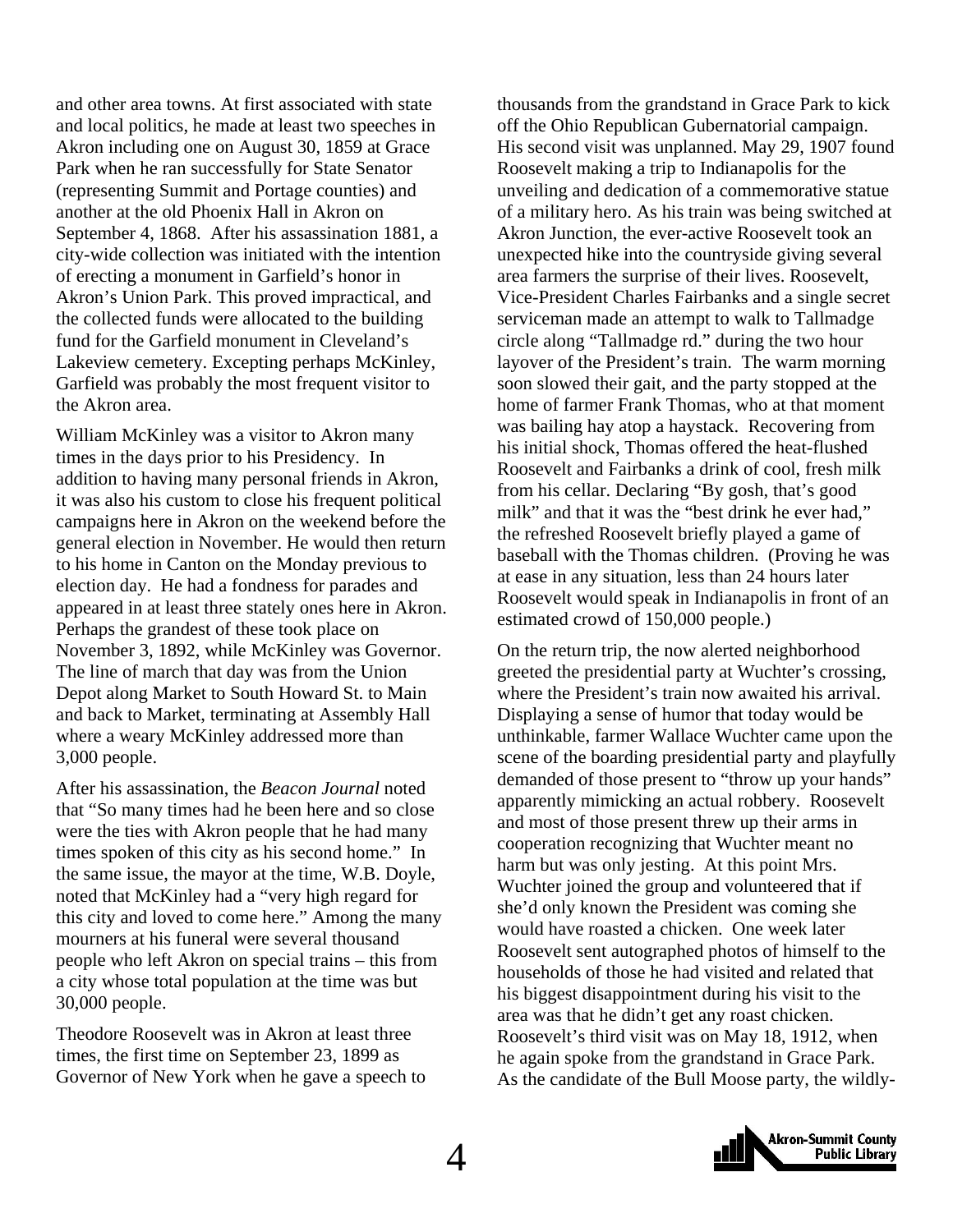<span id="page-4-0"></span>popular Roosevelt drew a crowd in excess of 10,000 people.

William Howard Taft was here at least four times. On October 21, 1905, Secretary of War Taft gave a lengthy speech in support of Republican party policies at the newly-constructed German Music Hall, now the site of the Akron Beacon Journal. After his speech, he attended a dinner and reception at the Hotel Buchtel before retiring for the night to the home of his good friend James Andrews at 116 Fir St. (More than 100 years later this residence is still standing and in use as the "TKE House" fraternity. Today some unsuspecting fraternity member sleeps in the same room where a former U.S. President was an overnight guest.) Taft returned here as a presidential candidate on October 12, 1908, when he again spoke at the German Music Hall. He afterwards attended a dinner given in his honor at Twentieth Century Hall by the Christopher Columbus Society.



A cartoon depiction of the dinner sponsored by the Chamber of Commerce appearing in the *Akron Press* on February 1, 1912.

Just over three years later on February 1, 1912, Taft became the first sitting President to make a planned trip with Akron as the destination. Upon his arrival at the Union Depot, Taft was placed into an open automobile and given a half-hour tour of the city. In attempting to enter the rear seat of the vehicle, the heavyset Taft became wedged but was extricated with a small effort. The incident amused the goodnatured Taft but horrified his trusted aide Archibald Butt – who died tragically two months later on the Titanic. Despite suffering from a heavy cold, that evening Taft gave a speech to several hundred people at the East Market St. Dancing Academy. (The Academy burned in February of 1920 and was shortly rebuilt as East Market Gardens dance hall.) This area just west and adjacent to the Congregational Church on East Market Street is now occupied by a vacant lot and a fast food eatery. Three months later on May 15, 1912, Taft made a whistle stop campaign speech at Grace Park to a sparse and lukewarm audience.

These are the first eight of the 22 presidents who visited the Akron area. Before another President's Day passes, we will have described the visits of the remaining 14. Watch for the continuation of this article in the next issue.

### **Black Roots: Tracing the Family Tree with Tony Burroughs**

Join us on Saturday, March 31, for an all day African American genealogy workshop with renowned author, Tony Burroughs. The day's schedule begins at 9:30 am and runs until 4 pm and is divided into four sessions, each covering a different topic in African American genealogy research:

- Black Roots: Tracing the Family Tree;
- Researching Cemeteries, Funeral Homes, & Vital Records;
- Locating Obituaries;
- Researching Census Records.

Following the final session, there will be time for Q & A as well as a book signing. For more information or to sign up, please call Special Collections at 330.643.9030.

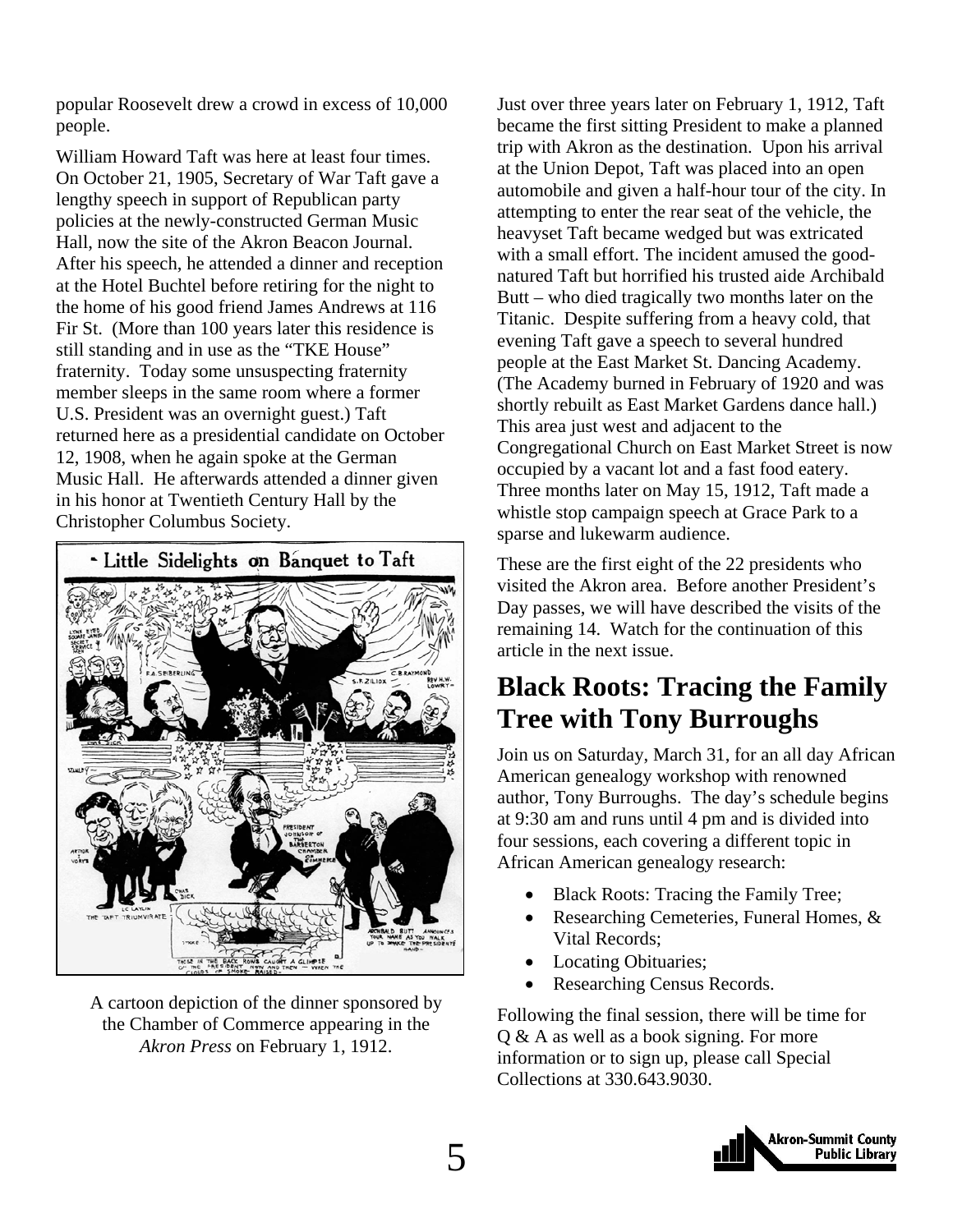### <span id="page-5-0"></span>**The Irish in Akron (continued)**

There were also many different Irish organizations not only in Summit County, but throughout Ohio. Many of the organizations that existed from the 1850s through the 1920s were established to support political causes in Ireland. One letter in the *Akron Beacon Journal* from March of 1866 notes that Akron's Irish population contains "quite a large Fenian element," or in other words, those who were Irish Nationalists strongly opposed to British rule in Ireland. There was one particular organization called the Irish Land League which formed in Akron and was very prominent during the 1880s and into the early 1900s. They raised money and sent it to Ireland in support of efforts to create a Republic of Ireland. According to an article appearing in the *Beacon* in January of 1881, "The appeal has gone forth, as far as English despotism has forced our exiled race for sympathy and substantial aid." The article ends with this poem:

> "Help! O, help us, men of Erin Who have crossed the ocean wave, Send the means we have the mettle, Our country and our homes to save. Shall the appeal be made in vain? No! A thousand times No!

Erin! Though far away we love thee, And they cause our hearts now thrill, Millions now in exile answer, Help our native land, we will."

There were also many other Irish organizations in Akron, including: the Irish National League of Americans, the Akron Society for Recognition of the Irish Republic, the Irish Parliamentary League, the Irish Society of Summit County, the Irish-American Club, the Irish Literary Society, and many more.

The Irish often felt that they were looked upon as the "lowliest" of the ethnic groups in early Akron, and many Catholics felt the scourge of the rising success of the Klu Klux Klan in the 1920s. This led the Irish Americans in this area to celebrate their heritage and work to preserve it.

The Ancient Order of Hibernians club, started in New York City in 1836, expanded to Ohio into Cleveland, Columbus, Dayton, Youngstown, Toledo and Akron by the 1870s. Today, it is one of the oldest Irish organizations in the United States. There was an order here in Akron until the time of WW I, when it faded. Fortunately, a group started the Order up again in Akron in the 1950s, and it is still in existence today. More information on the gentlemen-only organization can be found at <http://www.akronaoh.com/>and for the ladies at [http://www.geocities.com/laoh44301/Join.htm.](http://www.geocities.com/laoh44301/Join.htm) Be sure to check their calendars for Irish-themed events to come.

If you are part of the 11% of Akron's population claiming Irish heritage, you can be proud of your ancestors' contributions to Akron. From canal laborers, to political activists, to neighbors, Irish immigrants have helped to build our community in many different ways. If you are just getting started in researching your Irish heritage, take a look at our *[Celtic Ancestors Research Guide](http://www.akronlibrary.org/internetresources/sc/pathfinders/celticancestors.pdf)*.

### **On Line Records Update**

*The War of the Rebellion: a Compilation of the Official Records of the Union and Confederate Armies* is now available in digital format from The Library at Cornell University. This multivolume series is an invaluable collection that includes formal reports, both Union and Confederate, seizures of U.S. property in the Southern States, military operations, correspondence, orders, and more. From [http://cdl.library.cornell.edu/moa/browse.monograph](http://cdl.library.cornell.edu/moa/browse.monographs/waro.html) [s/waro.html](http://cdl.library.cornell.edu/moa/browse.monographs/waro.html), you will see all of the Series and Volumes listed with brief descriptions. You can search within specific Volumes in each Series, or you can search the very last volume in the last Series which includes the general index for the entire publication.

The Library of Virginia has added more than 6,000 images of Family Bible Records to their archives/manuscripts catalog, [http://ajax.lva.lib.va.us/F/?func=file&file\\_name=find](http://ajax.lva.lib.va.us/F/?func=file&file_name=find-b-clas05&local_base=CLAS05) [-b-clas05&local\\_base=CLAS05](http://ajax.lva.lib.va.us/F/?func=file&file_name=find-b-clas05&local_base=CLAS05). You can search by typing in a family surname on either the Basic

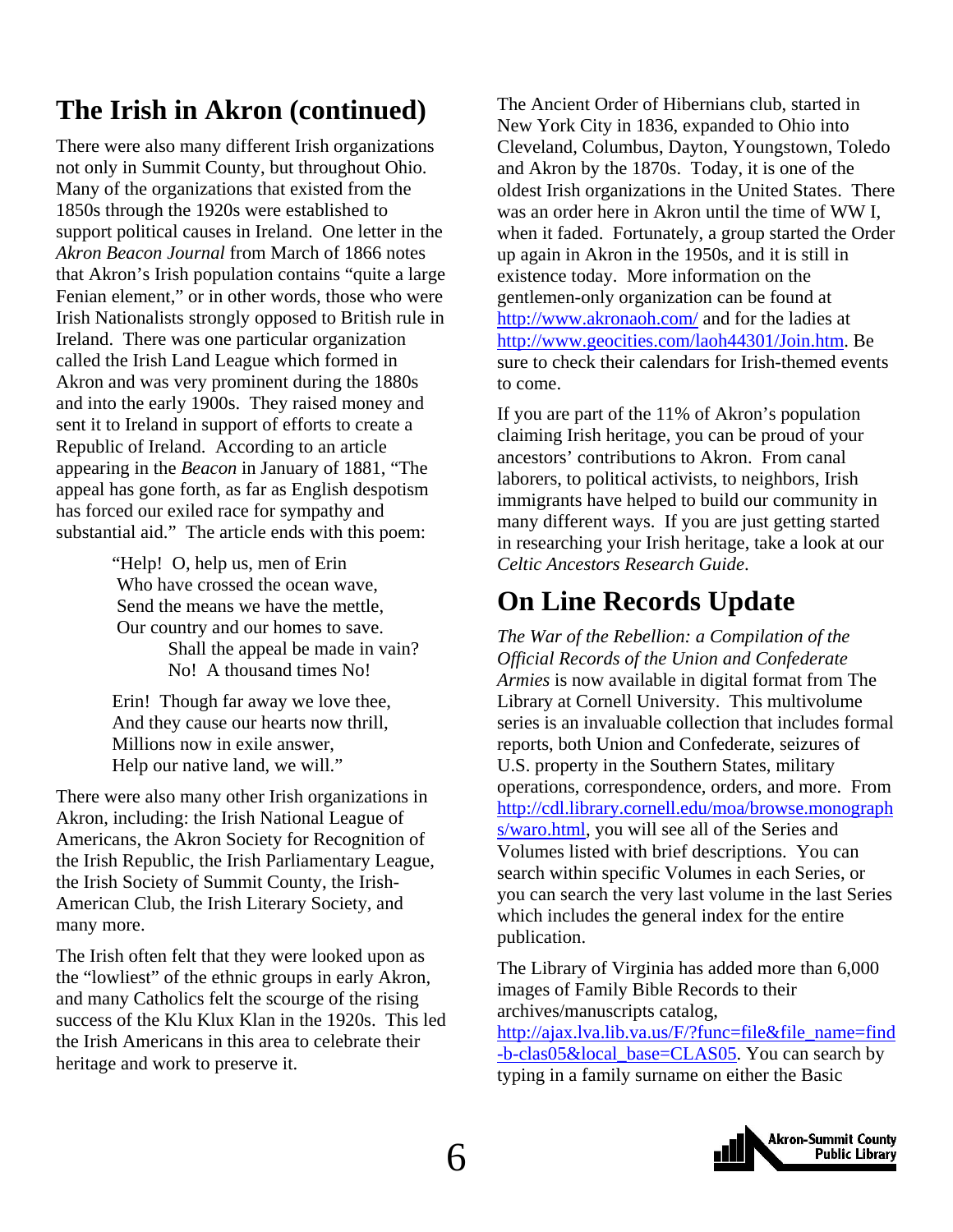<span id="page-6-0"></span>Search or Browse options. Once you type in a surname, the list of results will appear, and there are links provided to open and view the images. The only images scanned from the Bibles are the pages that contain family information and dates of vital statistics and special events. They do not include all of the pages from the bible.

### **Robert W. Little Foundation Grant to Fund County-wide Digital Project**

#### *By Judy James, Division Manager*

The Akron-Summit County Public Library was honored as the recipient of a \$150,000 grant from the Robert W. Little Foundation. This grant will fund the Summit Memory Project, a three-year initiative to create an online digital "scrapbook" of materials pertaining to the history of Summit County. All historical institutions in Summit County will be invited to participate by submitting images of documents, photographs, and artifacts in their collections for inclusion on the Summit Memory website. The Special Collections Division will administer the project and maintain the website, and Librarian Joanne O'Dell will serve as Project Manager.

"Bob" Little was employed as a librarian with the Akron-Summit County Public Library from 1957 until his retirement in 1986. His interests included genealogy, cooking, antiques, investing, and all aspects of history, especially military and local history. Mr. Little possessed an encyclopedic knowledge of Summit County history and, over the years, collected books, artifacts, and documents about the history of our community. The Summit Memory Project will be a permanent and fitting tribute to Bob's interest in local history.

We wish to thank the Robert W. Little Foundation for providing this generous gift that will help us continue to make Summit County's rich history accessible to our community.

### **New CDs Feature Classic Works on Ohio History & Archaeology**

*By Cheri Goldner, Librarian* 

The Cuyahoga Valley Archaeological Society is selling three CDs containing a variety of books, articles, and maps of significance from the 1800s and early 1900s. The works concentrate on the early history of Ohio; pre-history, contact period and ensuing years; and are available in searchable PDF format.

CD #1 includes the following books:

• Lucius V. Bierce's *Reminiscences of Summit County*.

• P.P. Cherry's *The Portage Path* and *The Western Reserve and Early Ohio*.

• Charles B. Galbreath's *History of Ohio.* (This includes Pages 1 thru 277 of the first volume and the counties of the Western Reserve. Others counties may be added in subsequent versions.)

• Ordinance of 1787.

• Francis Parkman, Jr.'s *Conspiracy of Pontiac*.

• William Henry Perrin's *History of Summit County Ohio With an Outline Sketch of Ohio*. (394 Of the original 1050 pages are included.)

• M. C. Read's *Archaeology of Ohio*.

• Col. Charles Whittlesey's *Ancient Earth Forts of the Cuyahoga Valley Ohio* and *Early History of Cleveland Ohio*.

CD #2 includes: William C. Mills's *Archaeological Atlas of Ohio*. (with high-resolution maps and the accompanying text of each the Ohio counties)

CD #3 includes selected articles from the early Ohio Archaeology and Historical Society Publications (commonly referred to as the "Greenbacks").

The CDs are available for \$16.00 each, or all three for \$32.00. Make checks payable to Cuyahoga Valley Archaeological Society (or CVAS) and mail to: CVAS Orders c/o Jack Wenrick, 2829 Hastings Rd., Stow, OH 44224-3703.

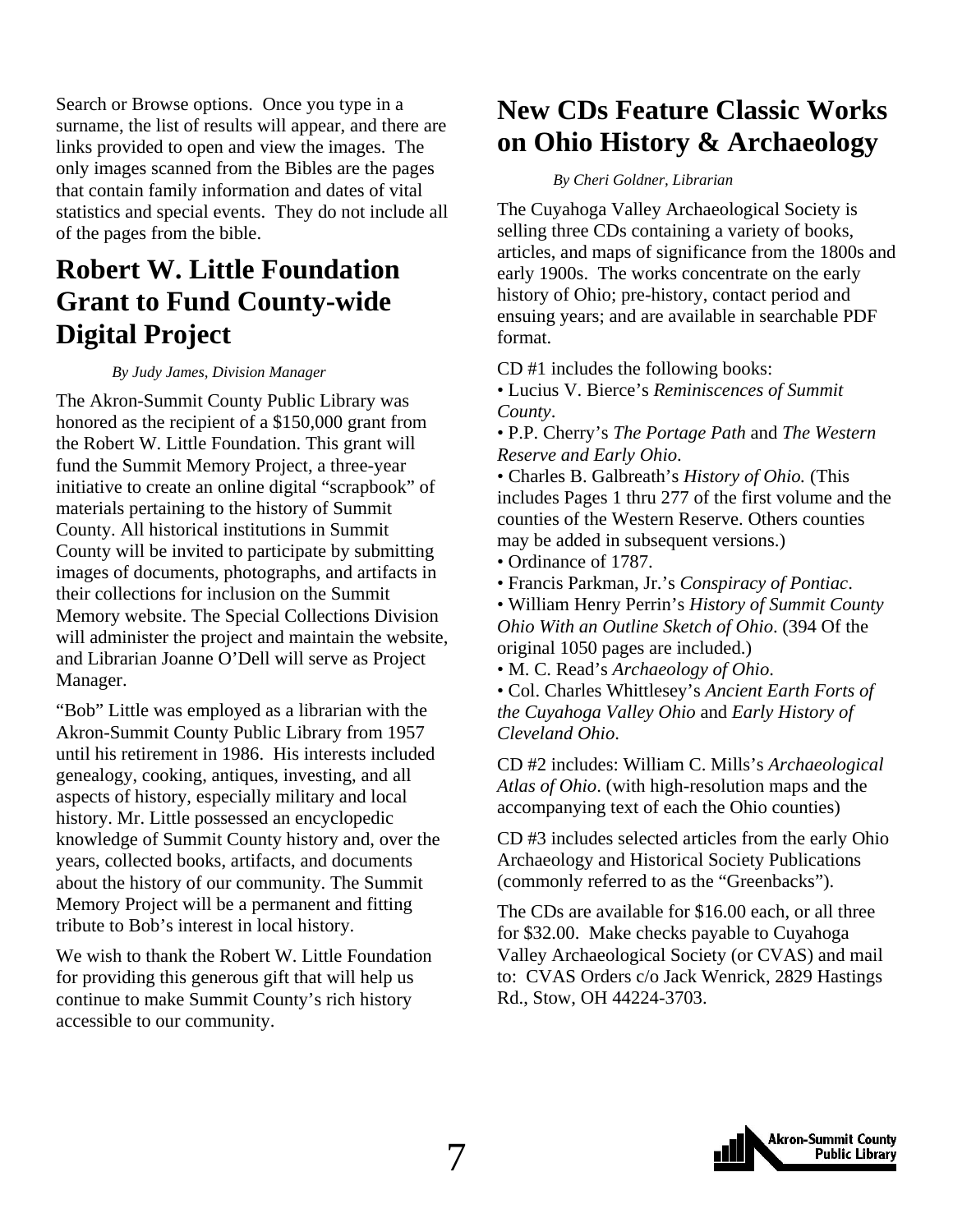## <span id="page-7-0"></span>**On Exhibit**

#### Lewis Miller: Akron's 19<sup>th</sup> Century **Renaissance Man**

Third Floor – Special Collections, April – July 2007

Inventor, industrialist, educator, philanthropist…. All of these terms have been used to describe Akron's Lewis Miller. Born in 1829 in Greentown, Ohio, Miller began his career as a teacher and plasterer. In 1851, he assumed an apprentice position with Ball, Aultman and Company in Greentown, manufacturers of farm equipment. After becoming superintendent of the firm, he invented the Buckeye Mower and Reaper, a farm implement that would help to revolutionize the farming industry. In 1863, the company established Aultman, Miller & Company in Akron with John F. Buchtel at the helm, and Miller as superintendent. Aultman, Miller & Company, more commonly known as the Buckeye Mower and Reaper Works, flourished, employing 1,500 people by 1881and producing 20,000 pieces of farm equipment each year.

As a former educator, Miller recognized the importance and benefits of education for all. He established the first Sunday school at First Methodist Church in Akron and was a long-time trustee of Mount Union College in Alliance. He is also widely known as the creator of the "Akron Plan," an architectural design for churches that was adopted by many Protestant churches throughout the United States. One of Miller's greatest contributions, however, is his founding, with Dr. John Heyl Vincent, of the Chautauqua Institution in Western New York. Established in 1873 as a summer camp meeting place for Methodists, it grew to include permanent summer homes and buildings. Today, the Chautauqua Institution, a National Historic District, offers a summer season of programming for "intellectual and spiritual growth and renewal."

We would like to thank the following organizations for their assistance and generous loan of materials for this exhibit: The Chautauqua Institution, First United Methodist Church of Akron, Mount Union College, & The Summit County Historical Society.

### **Local History Events**

#### **Women's History Month – A Woman's Place: Women at the Statehouse & in State Government**  Ohio Historical Society

*Monday – Friday, March 1 – 31* 

The Statehouse Education & Visitors Center will mount an exhibit first published in 1998. Admission is free and the center is open Monday – Friday 9:30 am – 3 pm. Groups of 10 or more are asked to make a reservation. For more information, please call 614.728.2695.

#### **The Disappearance of C. Lewis Alexander**

Barberton Public Library, Local History Room *Wednesday, March 21, 2 pm* 

In 1931, an unusual occurrence took place in Barberton, involving a Communist meeting at Lake Anna Park, Barberton Policemen, and a missing person. When C. Lewis Alexander, a black man and a communist organizer, mysteriously disappeared rumors circulated widely that the Barberton police had abducted and possibly even killed him. This situation led to protest meetings and riots. The program is free. For more information, please call 330.745.1194.

#### **The Rise & Fall of the YWCA of Summit County**

Akron-Summit County Public Library *Tuesday, March 27, 6:30 pm*  See the premier of this documentary about the institution's more than 100 years of service to the community in the library's auditorium. Free and open to the public.

#### **A Fugitive's Path: Escape on the Underground Railroad**

#### Hale Farm & Village

*Friday & Saturday, March 30 & 31, 6 pm – 8:20 pm*  Follow the Drinking Gourd to Heaven! Play the part of fugitive slaves struggling to reach freedom in the North. Escaping from the grasp of an overseer after a slave auction, the fugitives encounter other runaways, farmers, abolitionists, Quakers and bounty hunters. Some folks are willing to help; some would just as soon sell you down the river. Experience an emotional and vivid recreation of the trials of the Underground Railroad. Ages 13 and above.

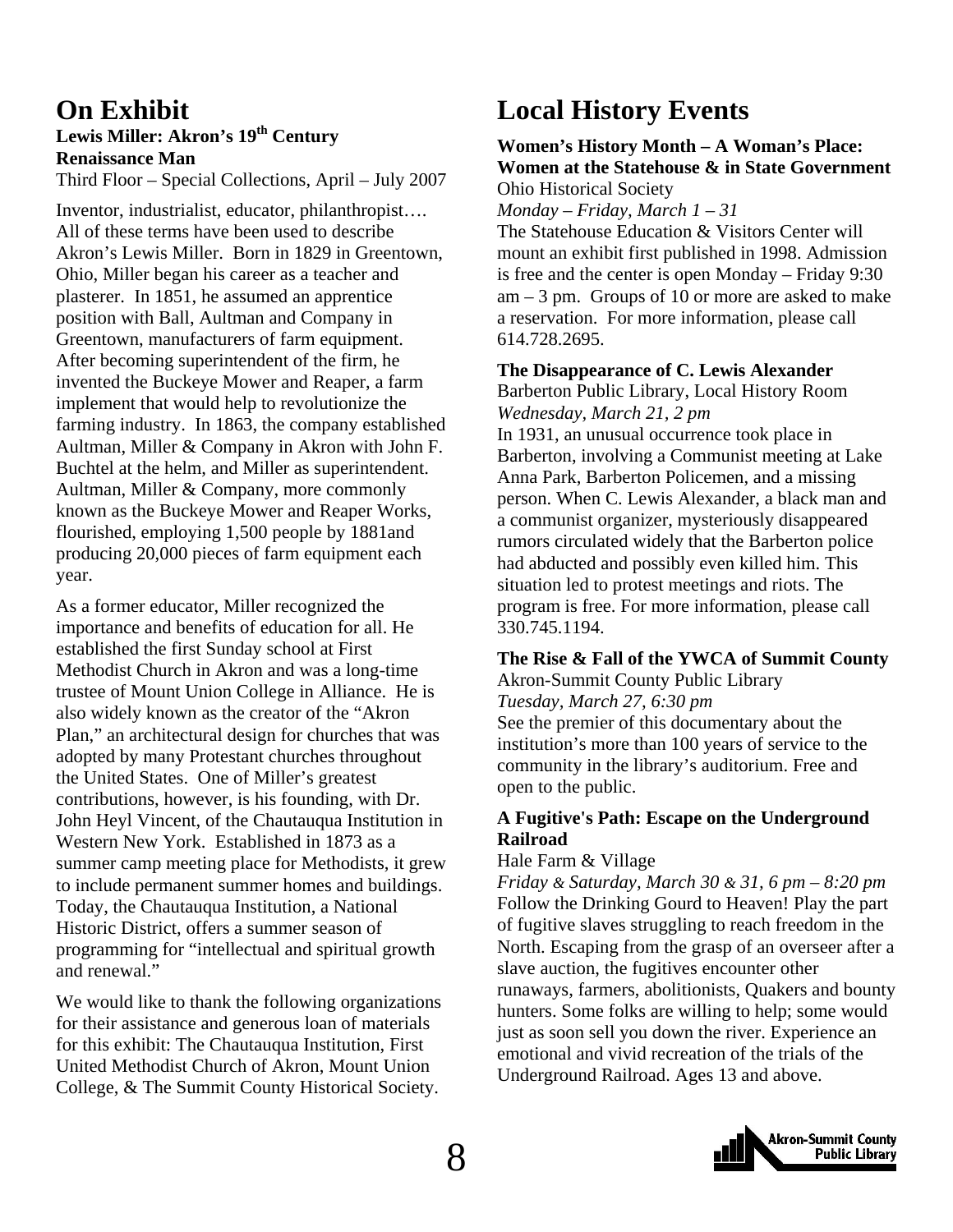<span id="page-8-0"></span>Reservations are required. For more information, please call 330.666.3711.

#### **Angels, Obelisks, Monuments and More: The Setting, Stones and Other Geological Wonders of Lake View Cemetery**

Cleveland Museum of Natural History *Wednesday, April 4, 7 pm* 

Lake View Cemetery, the most beautiful of Ohio's garden-style cemeteries, contains a wealth of geological features including stone monuments made of rock quarried from many localities, and the graves of prominent scientists. Joe Hannibal, Curator of Invertebrate Paleontology, recounts what he's learned during two decades of leading field trips and making observations in this splendidly landscaped necropolis. For more information, please see

[http://www.cmnh.org/site/ClassesandPrograms\\_Lec](http://www.cmnh.org/site/ClassesandPrograms_Lectures_CuratorsForum.aspx) [tures\\_CuratorsForum.aspx.](http://www.cmnh.org/site/ClassesandPrograms_Lectures_CuratorsForum.aspx)

#### **Akron Antiquarian Book Fair**

Northern Ohio Bibliographic Society *Friday – Saturday, April 13 – 14*  The  $25<sup>th</sup>$  annual book fair will host more than 60 dealers of old & rare, readable & collectable books maps and prints. Join us at the John S. Knight Center. For more information, please see <http://www.nobsweb.org/bookfair.html>.

#### **Underground Railroad Tour of Cleveland**

Cleveland Restoration Society *Saturday, April 21, 10 am – 2 pm*  In collaboration with the [Cleveland Metroparks](http://www.clemetparks.com/), the Cleveland Restoration Society is offering a bus tour of Cleveland's Underground Railroad history. Lunch will be served at the historic Sarah Benedict House, headquarters of the Cleveland Restoration Society. For more information or to register, call the Metroparks at 216.341.3152.

#### **Moreland Mystique: Opening the door to Moreland Courts**

Cleveland Restoration Society *Saturday, April 28* 

Don't miss this elegant evening gala at Cleveland's historic Moreland Courts, located along Shaker Boulevard from Coventry Road to Shaker Square. Designed and constructed in the 1920s as an

apartment development highlighting English architectural styles, the complex of twelve buildings has been home to many of Cleveland's leading citizens throughout the years. For more information, contact [Deanna Bremer Fisher](mailto:dbremer@clevelandrestoration.org) at 216.426.3111.

#### **14th Annual Riverfront Irish Festival**

St. Brendan's Division of the Ancient Order of Hibernians (Cuyahoga Falls) *Friday, June 8 – Sunday, June 10*  The Riverfront Irish Festival is the largest free Irish festival in the Midwest. This year it will include a 5K run, 1-mile fun run, more national bands and more community involvement. For more information, please call Rebecca at 330.554.3083 or e-mail [anniemoorelaoh@yahoo.com.](mailto:anniemoorelaoh@yahoo.com)

### **Genealogy Events**

#### **Research Grandpa's Neighborhood using Sanborn Maps**

Summit County Chapter of OGS *Saturday, March 17, 1 pm* 

Wally Huskonen is a certified Genealogist and a trustee of the Ohio Genealogical Society. He will speak on the Sanborn fire insurance maps which recorded buildings in urban areas in Ohio from 1876 to 1970. Created for insurance companies, they can be used by family historians interested in finding churches, schools, stores, factories, and other buildings in ancestral neighborhoods. Maps for Ohio are available in a searchable on-line database available free to anyone with an Akron-Summit County or other Ohio library card. The meeting is held at Akron-Summit County Public Library's Main Library.

#### **CAGC - Cleveland Area Meeting**

Computer Assisted Genealogy Group *Saturday, March 17, 9 am – 2 pm*  The morning session, Making Sense of Sources, is presented by Lorraine Newsome and prepared by Holly Timm. Learn how to cite a range of sources including data from the Internet. The afternoon session, Forms for Genealogy, is presented by Jean Hoffman. Learn to keep your research organized by using or creating forms. For more information, please call Bill Frank at 441.734.2021.

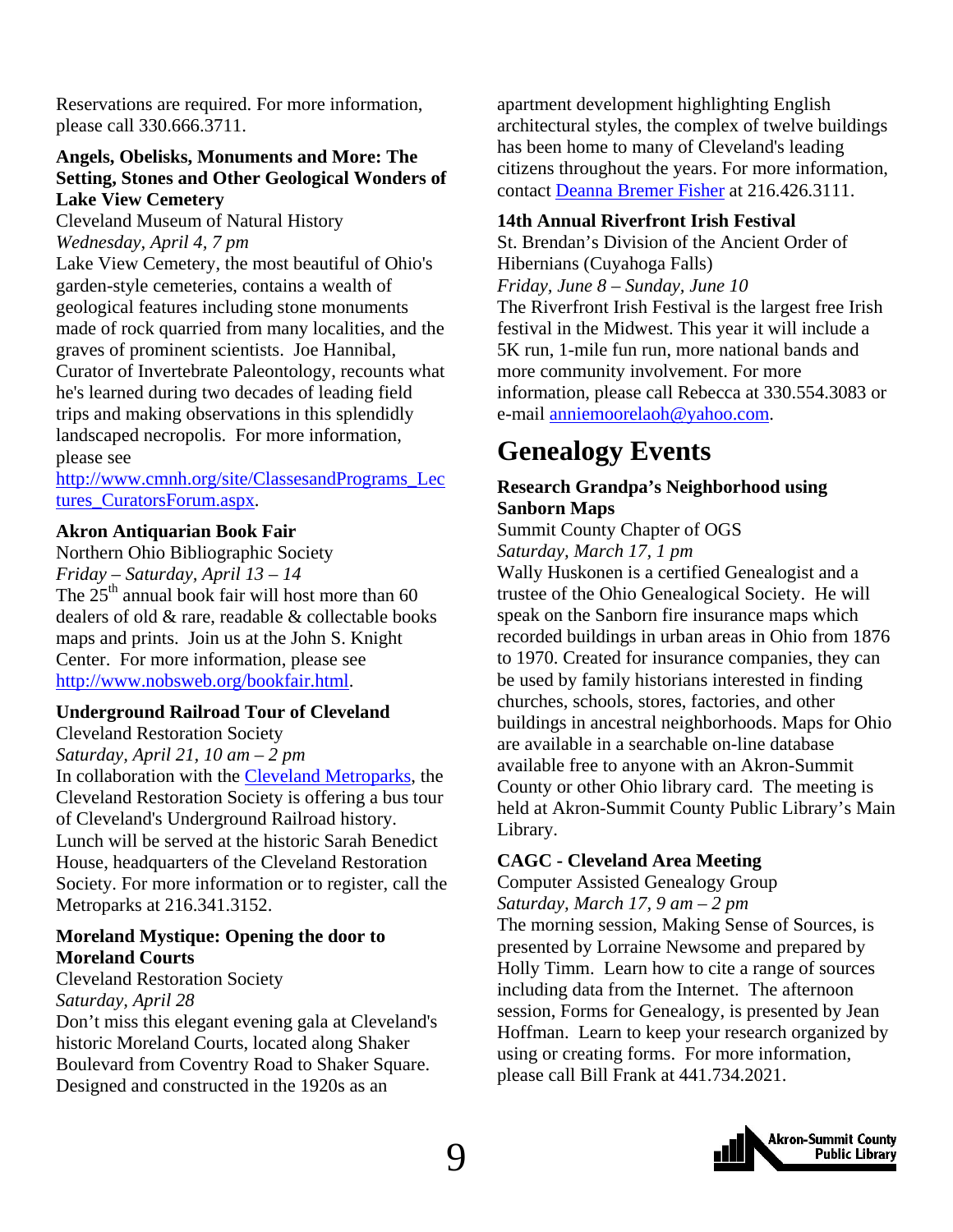### **Finding Your Family in the US Census**

#### Special Collections

*Saturday, March 24, 10 – 11:30 am* 

United States census records are rich sources of genealogical information. Join us to learn more about using these valuable records in your family research. As the emphasis will be on using electronic resources, basic computer skills are recommended. The class will be held in the computer lab at Main Library and sign up is required. For more information or to sign up, contact Special Collections at 330.643.9030 or [speccollections@akronlibrary.org.](mailto:speccollections@akronlibrary.org)

#### **Black Roots: Tracing Your Family Tree A Day with Tony Burroughs**

Special Collections

*Saturday, March 31, 9:30 - 4 pm* 

Internationally-known genealogist, lecturer, and author, Tony Burroughs will present a workshop on African American genealogy. Join us in Main Library's auditorium to learn about the unique challenges of black family history research, as well as how to use genealogical resources such as funeral home records, obituaries, cemetery records, and the census. For more information or to sign up, contact Special Collections at 330.643.9030 or [speccollections@akronlibrary.org.](mailto:speccollections@akronlibrary.org)

#### **Genealogy 102**

#### Genealogy Committee of WRHS *Saturday, March 31, 12 pm – 3 pm*

Got the basics? It's time to learn about a variety of records. Topics include: vital records, cemetery and funeral home records, and an introduction to census records as well as additional internet resources. Bring a filled in pedigree chart. The cost of the class is \$5. For more information, contact Roger Ellsworth at 216.229.7887 or [gen05wr@aol.com.](mailto:gen05wr@aol.com)

#### **Internet Research Strategies**

Genealogy Committee of WRHS *Saturday, April 7, 12 pm* 

This class hones your research skills. Topics include: review of census basics, web searching techniques, connecting with others, potpourri of websites, and evaluating websites. Some knowledge of the internet is helpful. The cost of the class is \$15. For more information, contact Roger Ellsworth at 216.229.7887 or [gen05wr@aol.com](mailto:gen05wr@aol.com).

#### **Getting Started in Family History**

Special Collections *Tuesday, April 10, 6 – 7:30 pm* 

This orientation includes an overview of the genealogical resources available at the Akron-Summit County Public Library, suggestions for getting started, and tips for organizing your research. Held at the Main Library in downtown Akron, the session is free but sign up is required. For more information or to sign up, contact Special Collections at 330.643.9030 or [speccollections@akronlibrary.org](mailto:speccollections@akronlibrary.org).

#### **Research Trip to Allen County Library**

African-American Genealogical Society *Departing: Wednesday, April 11, 4:15 am Returning: Friday, April 13, 11:30 pm*  Join us for a visit to the Allen County Public Library in Fort Wayne Indiana. The cost of this three day research trip is \$274 (single) or \$187 (double) and includes the bus trip and hotel. For more information, please contact Alfreda Barnes at 330.467.3672 or [ganniebarnes@sbcglobal.net.](mailto:ganniebarnes@sbcglobal.net)

#### **Along the National Road: Your Avenue to the Past**

Ohio Genealogical Society

*Thursday – Saturday, April 12 – 14*  Held at the Hyatt Regency Hotel in downtown Columbus, this year's program includes more than 50 programs with many nationally known speakers. In addition, the program committee has attempted to include some new faces to the OGS Conference, and we hope you will check them out. Workshops are also offered on Thursday evening for the early birds. For more information, please see <http://www.ogs.org/2007conf.php>.

#### **A Focus on the Akron-Summit County Public Library**

#### Summit County Chapter of OGS

*Saturday, April 21, 1 pm*  Judy James, Director of the Special Collections Division, will be speaking on the genealogical collections and holdings of the library. Our Chapter will be making a formal presentation of the Glendale

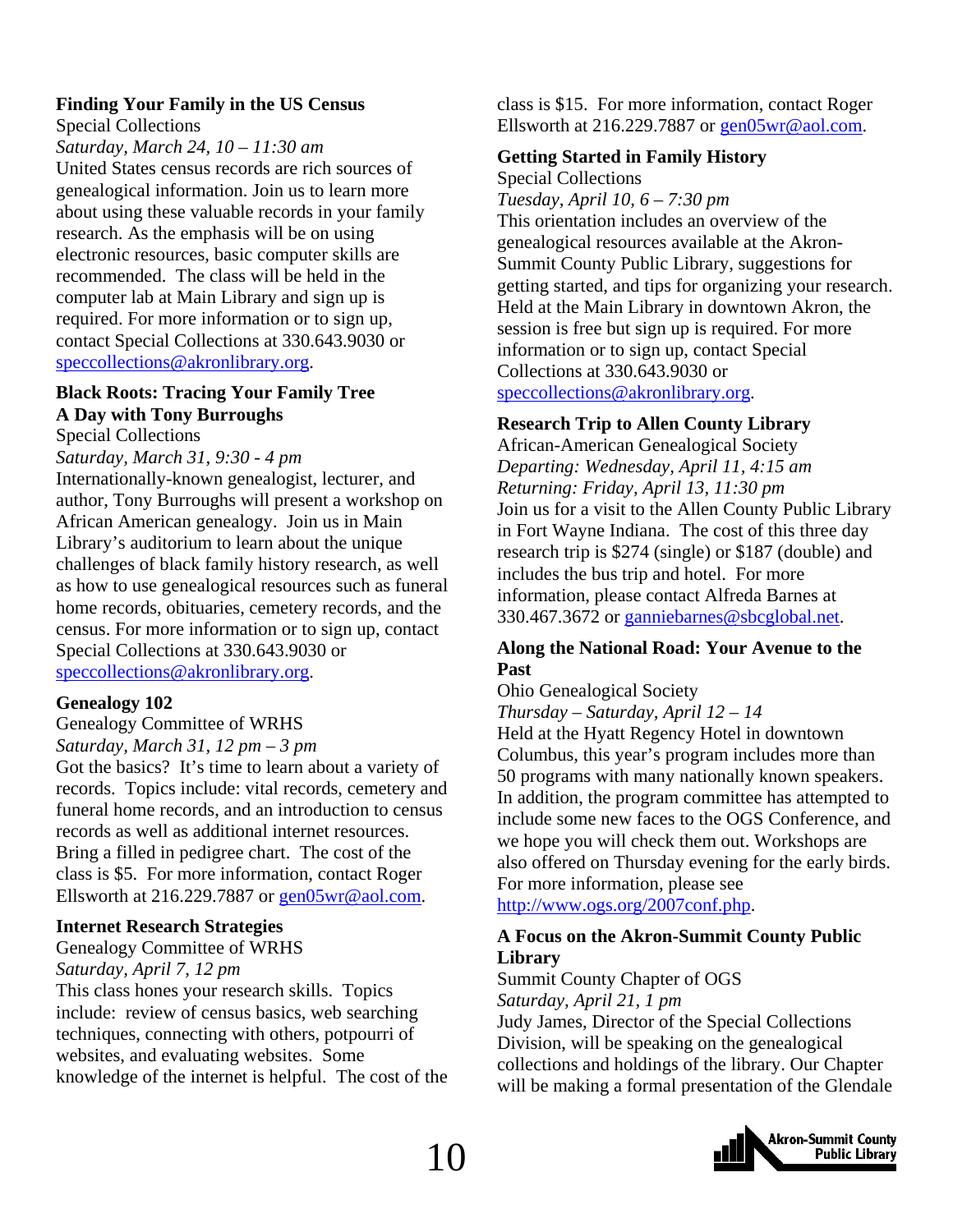Civil War Memorial Book, our Historians Scrapbooks, and our annual gift to the Special Collections Division. After the meeting you will have the opportunity for hands-on research using all the library's resources. Join us at Akron-Summit County Public Library's Main Library.

#### **Genealogy 101**

Genealogy Committee of WRHS *Saturday, April 21, 12 pm – 2 pm*  This class is for the person who is new to tracing their roots. Topics include: getting organized, research process, charts & forms, an introduction to the U.S. Federal Census, source citation, WRHS Library and selected websites. The cost of the class is \$5. For more information, contact Roger Ellsworth at 216.229.7887 or [gen05wr@aol.com.](mailto:gen05wr@aol.com)

#### **Finding Your Family in the US Census**

Special Collections

#### *Tuesday, April 24, 6 – 7:30 pm*

United States census records are rich sources of genealogical information. Join us to learn more about using these valuable records in your family research. As the emphasis will be on using electronic resources, basic computer skills are recommended. The class will be held in the computer lab at Main Library and sign up is required. For more information or to sign up, contact Special Collections at 330.643.9030 or [speccollections@akronlibrary.org.](mailto:speccollections@akronlibrary.org)

#### **Genealogy 102**

#### Genealogy Committee of WRHS

*Saturday, May 5, 12 pm – 3 pm* 

Got the basics? It's time to learn about a variety of records. Topics include: vital records, cemetery and funeral home records, and an introduction to census records as well as additional internet resources. Bring a filled in pedigree chart. The cost of the class is \$5. For more information, contact Roger Ellsworth at 216.229.7887 or [gen05wr@aol.com.](mailto:gen05wr@aol.com)

#### **Field Trip to Allen County Library**

Hudson Genealogical Study Group *Saturday – Sunday May 5 – 6*  Pre registration is required. For more information, please contact Gwen Mayer at the Hudson Library & Historical Society at 330.653.6658.

### **And Ours to Hold - Virginia: Jamestown and the Beginning of the Colonial Experience in America**

Hudson Genealogical Study Group *Wednesday, May 9, 7 pm*  Join us at the Hudson Library and Historical Society for the presentation by Ambassador John Ong. For more information, please contact Gwen Mayer at the Hudson Library & Historical Society at 330.653.6658.

#### **National Genealogical Society Conference in the States and Family History Fair 2007**

National Genealogical Society *Wednesday – Saturday May 16 – 19*  The conference is designed for both professionals and people who only recently have become interested in family history. The overall program will focus on success, teaching methodology and how to overcome adversity, while learning more about your family history. This year's venue is the Greater Richmond Convention Center in Virginia. For more information, see

<http://www.eshow2000.com/ngs/2007/>.

#### **Finding Your Family with DNA**

Summit County Chapter of OGS *Saturday May 19, 1 pm*

Cole Waite presents information on DNA in clear and understandable language focusing on how to add DNA evidence to your search for ancestors and descendents rather than on the science of DNA. Join us at Akron-Summit County Public Library's Main Library.

#### **People who fell through the Cracks**

Genealogy Committee of WRHS

*Saturday June 2, 12 pm* 

This class hones your research skills. Topics include: locating elusive ancestors who may have been orphans, in institutions or who had wanderlust. Fee for the class is \$15. For more information, contact Roger Ellsworth at 216.229.7887 or [gen05wr@aol.com.](mailto:gen05wr@aol.com)

#### **Evaluating Evidence**

Summit County Chapter of OGS *Saturday, June 16, 1 pm*  Presented by Donna Redhead Gruber, CGSM. When documents don't state the facts, what do you do?

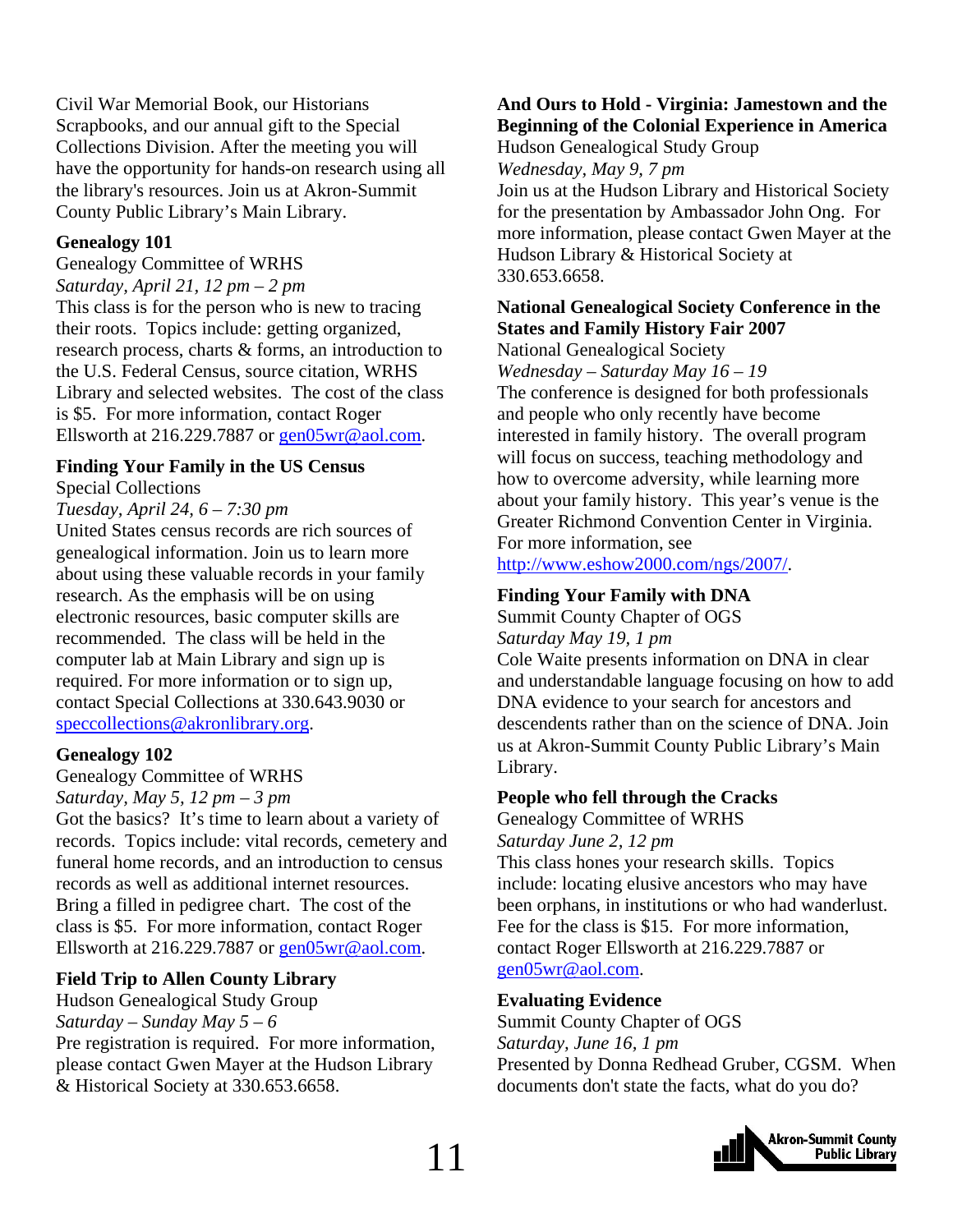<span id="page-11-0"></span>Learn the five step Genealogical Proof Standard used by the professionals to evaluate genealogical evidence. See how to take the five steps and apply them using sample documents. Join us at Akron-Summit County Public Library's Main Library.

### **We would like to thank the following for their generous donations:**

Lolita Adair for *Atlas of American Migration* by Stephen A. Flanders, in memory of John Rebenack

Robert Capanna for *The Capannas* by Robert Capanna

Judy Anne Davis for *A History of Tallmadge Coal: a Tale of Woodchucks, Welshmen, and a Canal* by Judy Anne Davis

Margaret Dietz for *Akron's Better Half: Women's Clubs and the Humanization of the City* by Kathleen Endres

Kevin Fleming for 89 genealogy books on various topics

Bret Hines for biographical materials about local artist, Claire Cressler

Ralph Kane for his memoirs and historical materials about his family

Frank Klein for *Encyclopedia of North American Immigration* by John Powell, in memory of John Rebenack

The Honorable Monte Mack for Motor Cargo Certificate of Public Convenience and Necessity, 1947

E. Paul Morehouse, Jr. for yearbooks and periodicals of the General Society of the War of 1812

Martha D. Nelson, M.D. for *The Dill Family of Dillsburg and Dilltown Pennsylvania* by Jay Norwalk

Delcie Pound for *Biographical Record of Carroll Couny; Ohio, Past and Present of the City of Zanesville and Muskingham, County, Ohio* by J.

Hope Sutor; *Beginning of Time and Forever* by Ross Robert Rockwell; *Families Descent AD 827 to 1977*  by Ross Robert Rockwell; *Carroll County, Ohio* published by H. H. Hardesty*.*

Richard Riley for 1990 Guernsey County Plat Book

Summit County Chapter of the Ohio Genealogical Society for historical materials about the organization, 1999-2006

### **New to the Collection**

#### **Alabama**

Alabama Bible records

#### **Connecticut**

Black roots in southeastern Connecticut, 1650-1900

#### **Delaware**

Kent County, Delaware, land records Vols. 2-8, 10 Land records of Sussex County, Delaware: 1681- 1725

#### **Georgia**

Abstracts of wills, Chatham County, GA 1773-1817 Georgia Revolutionary soldiers & sailors, patriots & pioneers, 2 vols.

#### **Kentucky**

A history of Jessamine County, Kentucky, from its earliest settlement in 1898

#### **Louisiana**

French and Spanish records of Louisiana: a bibliographical guide to archive & manuscript sources

Some slaveholders and their slaves: Union Parish, Louisiana 1839-65

#### **Maryland**

African-American manumissions of Washington County, Maryland

Genealogical abstracts from The Brunswick Herald, Brunswick, Maryland 1906 - 1910

Genealogical abstracts from The Brunswick Herald, Brunswick, Maryland, 1903 - 1906

Inhabitants of Baltimore County, 1692-1763

St. Mary's Catholic Church records: 1818-1900: Hagerstown, Washington County, Maryland

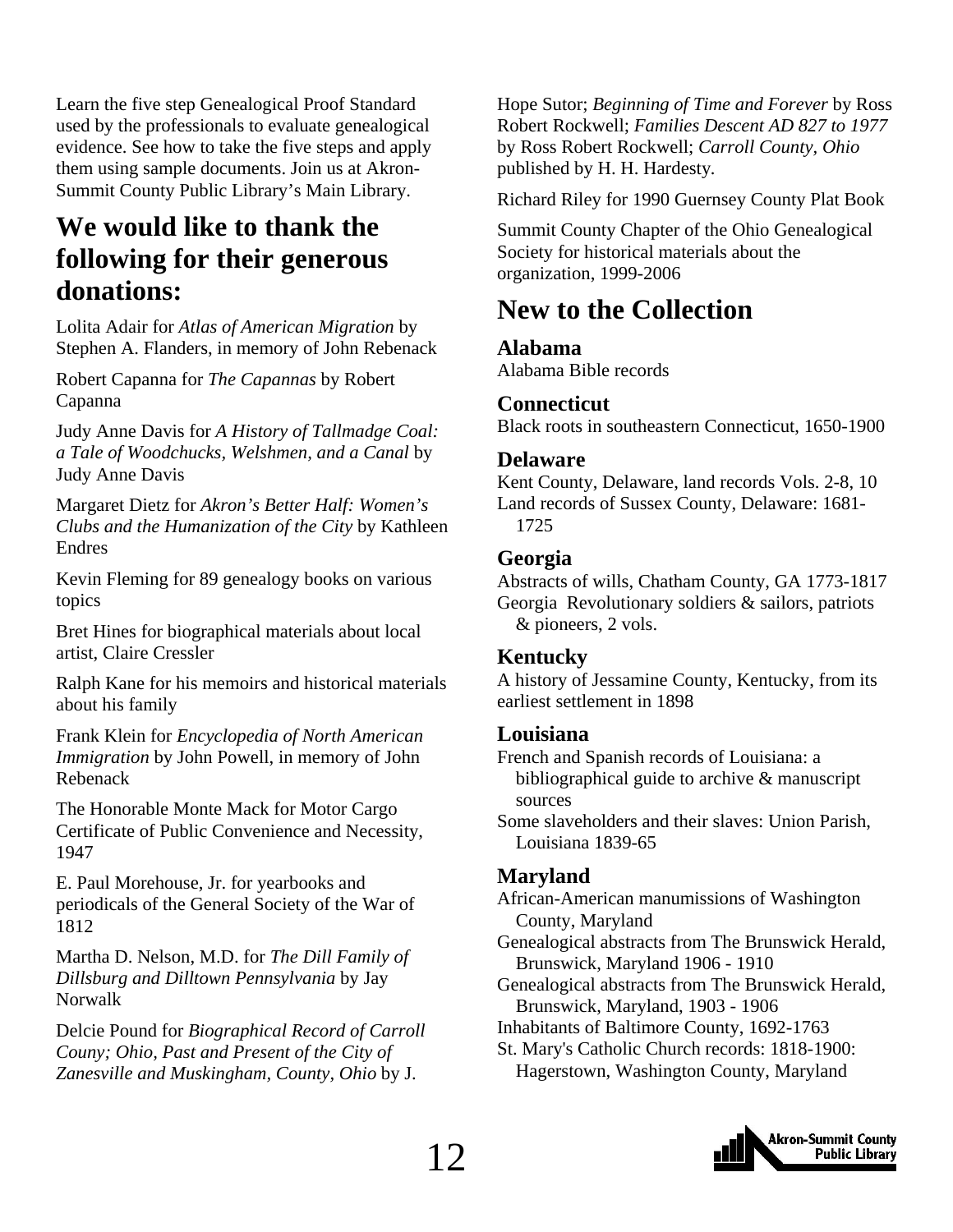#### **Massachusetts**

Inscriptions on the grave stones in the grave yards of Northampton …

#### **Missouri**

Missouri genealogical records & abstracts. Vol.4

#### **New Hampshire**

Rochester, NH death records, 1887-1951 Vital records of Lyme and Dorchester, New Hampshire: 1887-2004 Vital records of Orford and Piermont, New Hampshire: 1887-2004

#### **New York**

Kings County, administration proceedings 1817-56 Quaker records of the Hudson monthly meeting, Columbiana County, New York: 1793+ Registers of the births, marriages and deaths of the "Eglise Francoise a la Nouvelle York" from 1688-1804

#### **North Carolina**

History of Halifax County

#### **Ohio**

50th anniversary banquet, Summit County Sports Hall of Fame, 1957-2006 Abstracts from original Adams County, Ohio Common Pleas court records. 18 vols. Adams County, Ohio, index to estate inventories, 1810-1849 Adams Co., Ohio, Monroe Twp. cemeteries Adams County, Ohio, Probate Court journal abstracts: probate docket, 1852-1879 Adams County, Ohio, voter lists: 1810, 1811, 1812 Ancestor certificate program roster (Ashtabula Co.) Ancestor Hunt subject index to Vol. I to Vol. XXV, 1874-1998 (Ashtabula Co.) Ashland County, Ohio: Mifflin and Milton Twps. Ashland County, Ohio: Vermillion Township Bible records, vol. 4 (Ashtabula County) Biographical history of northeastern Ohio, an index the Lewis Publishing Company Book Biographical record of Carroll County, Ohio...1891 Bits & pieces of happenings during the 200 years that Adams County …1803 through 2002

#### **Ohio (continued)**

Blanche A. Riley...diary of Clearcreek Township, Warren County, Oh (1893; 1904-1914)

Blizzard of the century: the 1950 Thanksgiving storm in southeastern Ohio

Bratton Township cemeteries, Adams County, Ohio

Brush Creek Township, Scioto County, Oh: Section One-Birth & death records, Sept. 1888-March 1889. Section Two: 1900 census of Brush Creek Buckeye 49rs: gold seekers of the Muskingum and Ohio valleys

Calcutta U.P. Church Cemetery (Columbiana Co.)

Camping out at Red Brook, 1880: a humorous series of articles by J.A.H., a male resident of Jefferson, Ohio

Carlisle: the Jersey settlement in Ohio

Carroll County, Ohio 1834 tax records

Condensed history of Jefferson, Ashtabula County,

Cemetery inscriptions of Brush Creek Twp, Scioto County, Ohio

Civil War discharges, Warren County, Ohio. 2 vols. Civil War soldiers buried in Warren County, Ohio Clermont County, Ohio, guardianships, 1809-1897

The colorful story of Lebanon & Warren County,

Daniel Boyle, Justice of the Peace: Tiffin Twp., 1836-37 (Adams Co.)

Deeds of yore: Jefferson County, Ohio, 1795-1806 Enon Church records, Sprigg Twp, Adams County,

Flood of tears: Wegee Creek, Pipe Creek and beyond, June 14, 1990

Genealogical selections from the Steubenville Weekly Gazette, 9 vols. Years: 1887-91; 1893-96

Genealogy (Warren County, Ohio)

Guernsey County plat book, 1990

Guide to the building stones and cultural geology of Akron

Harpersfield, its beginnings (Ashtabula Co.)

- History of Hartsgrove: a sketch of pioneer life
- History of Jefferson County, Ohio (1876)

History of Morgan: historical sketches

History of Williamsfield

- The index of Warren County, Ohio
- Index to Hunter's The Pathfinders of Jefferson Co.
- Index to Monroe Twp. Bicentennial booklet, 1976 & Kellogsville Bicentennial booklet, 1976

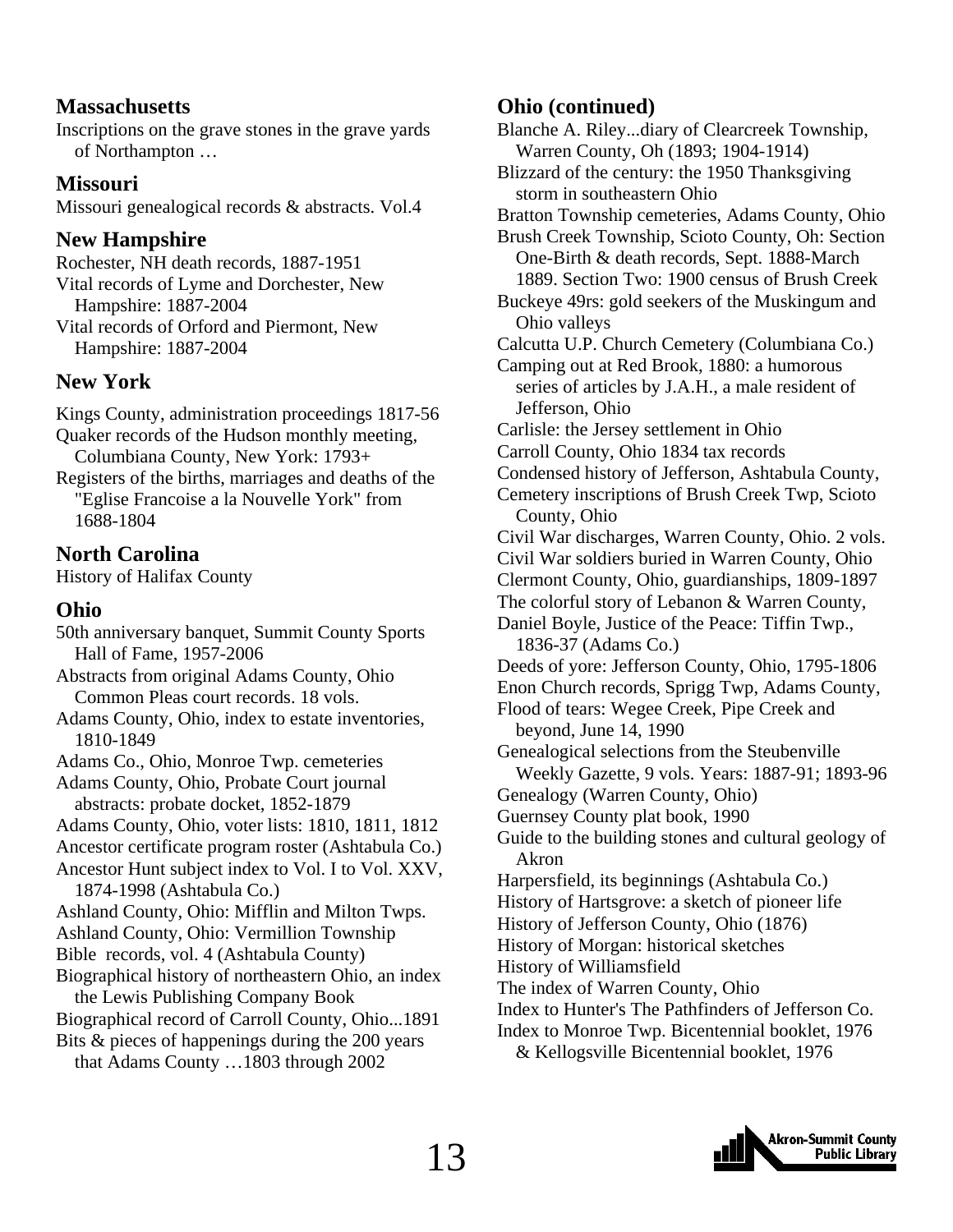#### **Ohio (continued)**

Index to William Brothers 1798-1898 History of Ashtabula County, Ohio Interments in Yellow Creek Presbyterian Church cemetery, Madison Township, Columbiana Co. Knox County, Ohio Clerk of Court records: Chancery Court Knox County, Ohio marriages Knox County, Ohio probate court marriage license applications, 1832-1846 Lest we forget (veterans of various wars over time) Loudonville newspaper death index, 1903-1986 Male enumeration list, Adams County, Ohio. 2 vols. Marriage certificate book (Adams County, Ohio) May Hill Church of the Brethren, Bratton Twp., Adams County, Ohio Memorandum of marriage licenses issued in Clermont County, Ohio, 1839 to 1846 Memory Lane, 3 vols. (Warren Co.) Military burials, 2 vols. (Knox Co.) Naturalization records of Knox Co. Ohio, 1823-1954 New Jersey Presbyterian Church, 1813-1888: Carlisle, Ohio 175 years The night of the wicked winds: the 1965 Palm Sunday tornadoes in Ohio Carroll County abstracted guardianship records, 1833-58 Ohio then & now Place names in Ashtabula County, Ohio Place names past & present in Adams County, Ohio Quaker education and Miami Valley Institute: a Hicksite Quaker college, 1870-1883 Reading Cemetery, Hamilton Co. 1859-1934 Records of Virginia military land surveys. 2 vols. Soldiers' record (Ashtabula Co.) Some early deaths-to 1909 (Adams Co.) Springfield Township school ledger, 1839-1857: Jefferson County, Ohio Tombstone inscriptions and cemetery up-dates: miscellaneous death records especially for Knox & West Townships, Columbiana Co., Ohio Trumbull County, Ohio death records, 1867-1908 Turtlecreek Township clerk's records: 1855-1868 Warren County, Ohio, cemetery master index Warren County, Ohio, death records master index

#### **Ohio (continued)**

Warren County, Ohio funeral record index Warren County, Ohio, local history Warren County, Ohio, revolutionary soldiers Warren County, Ohio, Shakers Union Village, 1805- 1920, parts 1 & 2 Warren County, Ohio, will & estate records, 1803- 1859; OCP records Warren County chancery records, 1824-1851 Warren County's involvement in the Civil War Washington Township trustees records, Warren Co., 1838-1866 The Western Herald newspaper index, Steubenville, Jefferson County, Ohio 1806 thru 1819 Will book abstracts, 1849-1860: (Adams County) Wisdom's paradise: the forgotten Shakers of Union Village (Warren Co.) Yellow Creek Cemetery (Columbiana Co.)

#### **Oklahoma**

Printed sources for Oklahoma genealogical & historical research

#### **Pennsylvania**

Baptismal records of Jerusalem Lutheran and Reformed Church, Berks County, Pennsylvania Baptisms by George M. Scott, 1729-1826 Bessemer Cemetery. Bucks County, Pennsylvania. Orphans' court records, 1852-1900 Center United Presbyterian Church & Cemetery Deer Creek Cemetery Early history of Union East Brook United Presbyterian Church Cemetery Evergreen Cemetery Fayette County, Pennsylvania gleanings Greenwood Methodist Church Cemetery Harmony Baptist Church Cemetery Hillsville Cemetery Hopewell Cemetery King's Chapel United Methodist Church Cemetery Listing of inhabitants in 1778: Cumberland County Listing of inhabitants in 1785: Fayette County, PA Listing of inhabitants in 1783: Westmoreland Co., Little Beaver Cemetery, Lawrence County, PA Mahoning United Presbyterian Church Cemetery, Lawrence County, Pennsylvania

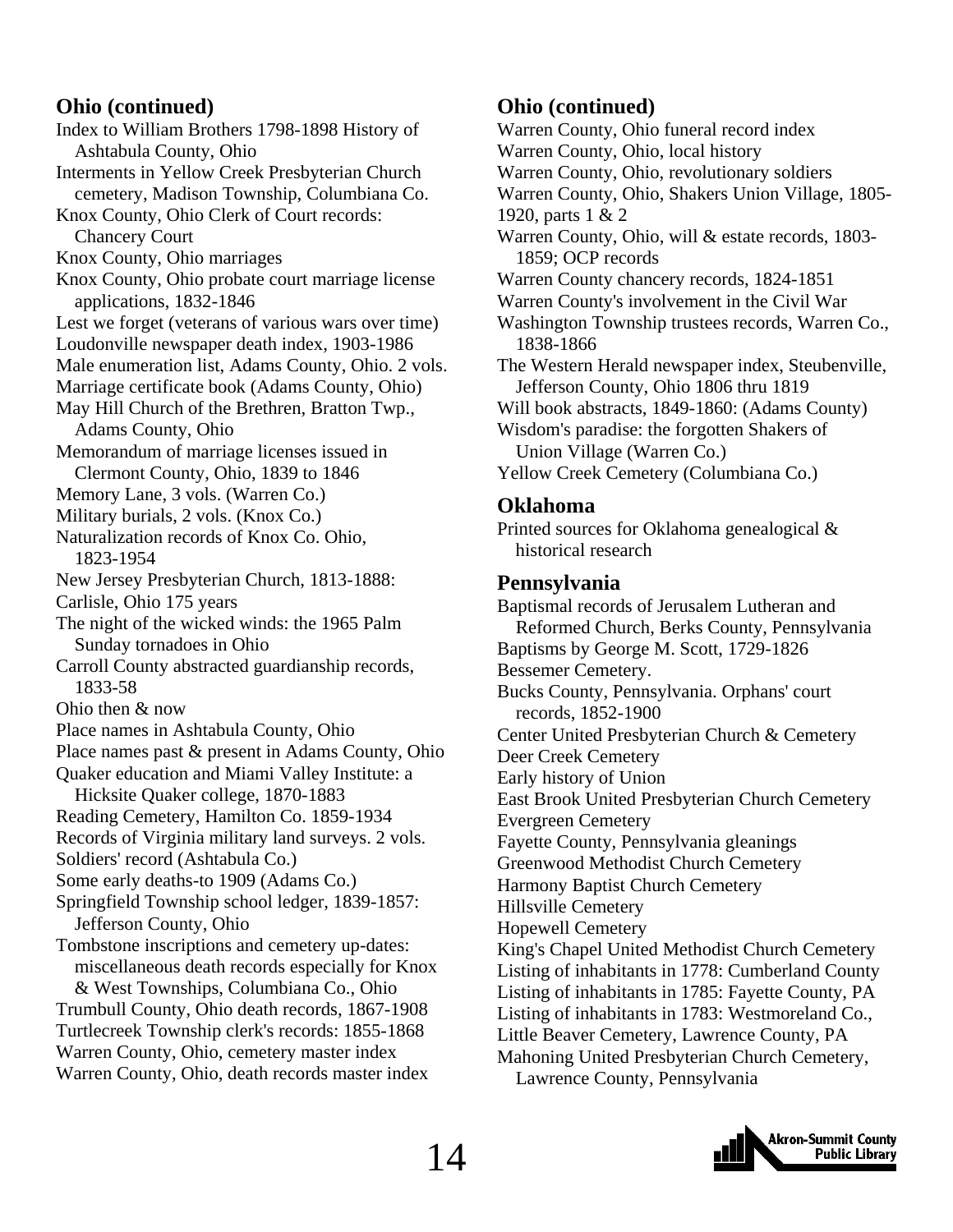#### **Pennsylvania (continued)**

Marriages and death notices extracted from The Genius of Liberty and Fayette Advertiser of Uniontown, Pennsylvania: 1805-1854 Marriage announcements from the Clarion Democrat, 1915 through 1920 Mount Jackson Methodist Episcopal Church Cem. Mount Jackson United Presbyterian Church Cem. Mount Pleasant Cemetery Mountville United Presbyterian Church Cemetery Neshannock Presbyterian Church Cemetery Obituaries from Clarion newspapers, 1894-1900 Obituaries from the Clarion Democrat, 1901-1927 The Pennsylvania Herald & York General Advertiser, Book 2: 1794-1798 Plain Grove Presbyterian Church Cemetery Plain Grove United Presbyterian Church Cemetery Pleasant Valley Cemetery Pulaski Cemetery Rich Hill Presbyterian Church (cemetery) Rimersburg Cemetery, Rimersburg, PA Rose Point Reformed Presbyterian Church Cem. St. Joseph Cemetery S.S. Philip and James Cemetery Savannah Cemetery Swedish Mission Covenant Church: First Covenant Church of Bessemer, PA Cemetery Shenango United Presbyterian Church Cemetery Slippery Rock Presbyterian Church Cemetery Trinity Lutheran Church records, Lancaster PA Unity Baptist Church Cemetery Valley View Cemetery Volant Cemetery Washington County, Pennsylvania, marriages: 1780-1857 Weddings from Clarion newspapers, 1894 - 1900 Westfield Presbyterian Church Cemetery Wurtemburg Cemetery, Lawrence County, PA **South Carolina** 

#### African Americans at Mars Bluff, South Carolina Black slave owners: free black slave masters in South Carolina, 1790-1860 Citizens and immigrants-S.C. 1768 Index to wills of Charleston County, SC: 1671-1868 Roman Catholic deaths in Charleston, SC, 1800-60 Scotch-Irish migration to South Carolina, 1772

#### **Tennessee**

West Tennessee's forgotten children: apprentices from 1821 to 1889

White County, TN, Oldest marriage book, 1809-59

#### **Virginia**

1815 directory of Virginia landowners & gazetteer 1853-1870 birth records, Bath County, Virginia Alexandria, VA, marriage index: 1893-1905 Bath County, Virginia death records, 1853-1867 Bath County, Virginia deaths: 1868-1895 Burned county data, 1809-1848: as found in the Virginia Contested Election Files Register for Bruton Parish, Virginia, 1662-1797 Some wills from the burned counties of Virginia

#### **West Virginia**

Baptisms by George M. Scott, 1789-1826 (Hancock Co. Jefferson Co. 1814-24 personal property tax lists Jefferson Co. death register, 1853-80 Jefferson Co. death register, 1881-1903 Locust Hill Cemetery, Hancock Co., WV Upshur County, obituaries & news items, 1912-17.

#### **New England**

New England court records: a research guide for genealogists and historians The New England gazetteer New Englanders in the 1600s: a guide to research published between 1980 & 2005

#### **United States**

Ancient monuments of the Mississippi Valley A genealogical and historical atlas of the U.S. Maps of the Shaker west: a journey of discovery The source: 3rd ed.

#### **Reference**

Compendium of historical sources: the how & where of American genealogy Genealogy online

#### **Family History**

Ancestors of Margery Ruth Howe, from 1630-2002, The Capannas: "My Story"